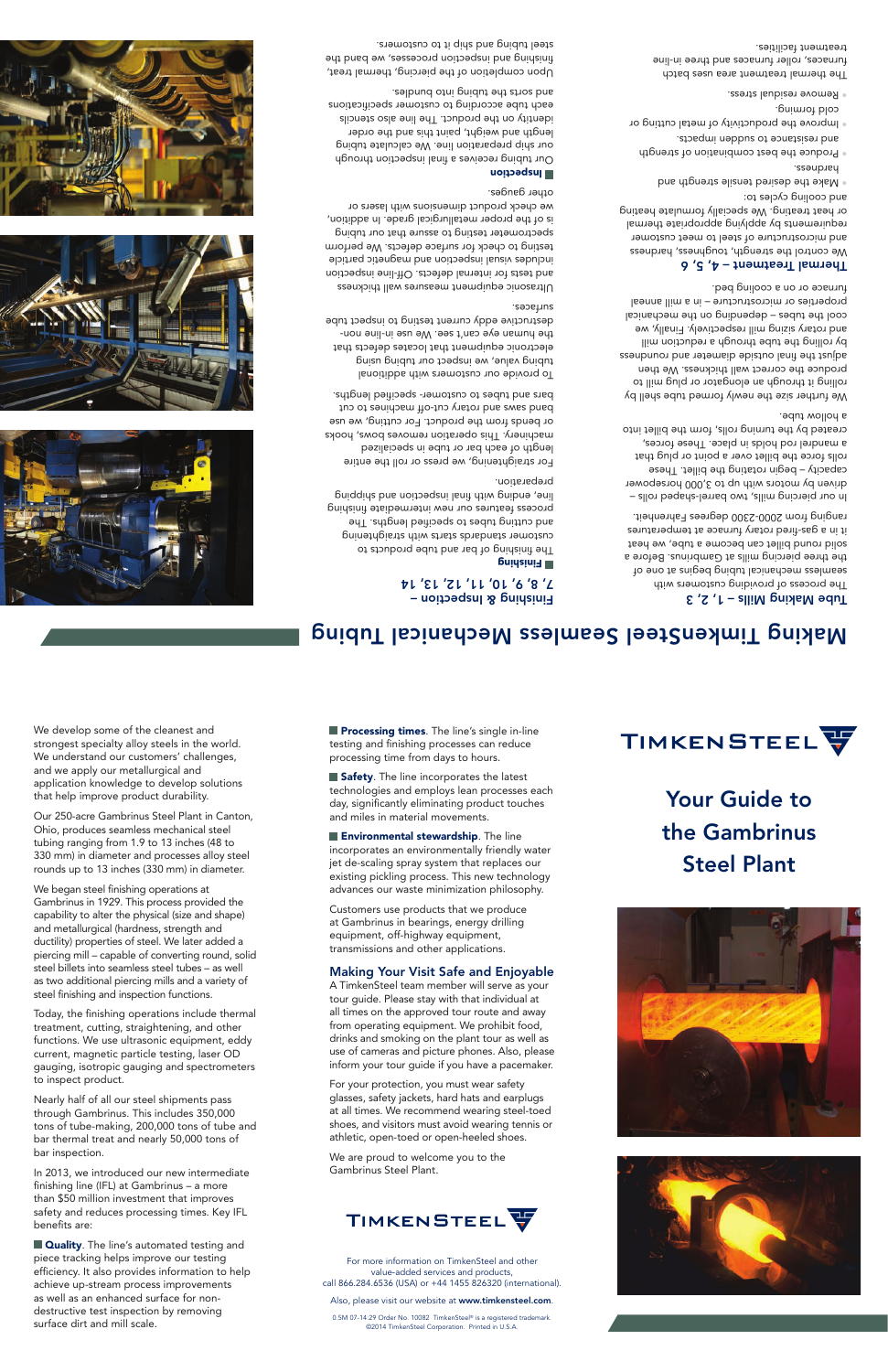# Making TimkenSteel Seamless Mechanical Tubing

### Tube Making Mills – 1, 2, 3

The process of providing customers with seamless mechanical tubing begins at one of the three piercing mills at Gambrinus. Before a solid round billet can become a tube, we heat it in a gas-fired rotary furnace at temperatures ranging from 2000-2300 degrees Fahrenheit.

In our piercing mills, two barrel-shaped rolls – driven by motors with up to 3,000 horsepower capacity – begin rotating the billet. These rolls force the billet over a point or plug that a mandrel rod holds in place. These forces, created by the turning rolls, form the billet into a hollow tube.

We further size the newly formed tube shell by rolling it through an elongator or plug mill to produce the correct wall thickness. We then adjust the final outside diameter and roundness by rolling the tube through a reduction mill and rotary sizing mill respectively. Finally, we cool the tubes – depending on the mechanical properties or microstructure – in a mill anneal furnace or on a cooling bed.

#### Thermal Treatment – 4, 5, 6

We control the strength, toughness, hardness and microstructure of steel to meet customer requirements by applying appropriate thermal or heat treating. We specially formulate heating and cooling cycles to:

- Make the desired tensile strength and hardness.
- Produce the best combination of strength and resistance to sudden impacts.
- Improve the productivity of metal cutting or cold forming.
- Remove residual stress.

The thermal treatment area uses batch furnaces, roller furnaces and three in-line treatment facilities.

#### Finishing & Inspection – 7, 8, 9, 10, 11, 12, 13, 14

#### **Finishing**

The finishing of bar and tube products to customer standards starts with straightening and cutting tubes to specified lengths. The process features our new intermediate finishing line, ending with final inspection and shipping preparation.

For straightening, we press or roll the entire length of each bar or tube in specialized machinery. This operation removes bows, hooks or bends from the product. For cutting, we use band saws and rotary cut-off machines to cut bars and tubes to customer- specified lengths.

To provide our customers with additional tubing value, we inspect our tubing using electronic equipment that locates defects that the human eye can't see. We use in-line nondestructive eddy current testing to inspect tube surfaces.

Ultrasonic equipment measures wall thickness and tests for internal defects. Off-line inspection includes visual inspection and magnetic particle testing to check for surface defects. We perform spectrometer testing to assure that our tubing is of the proper metallurgical grade. In addition, we check product dimensions with lasers or other gauges.

#### **Inspection**

Our tubing receives a final inspection through our ship preparation line. We calculate tubing length and weight, paint this and the order identity on the product. The line also stencils each tube according to customer specifications and sorts the tubing into bundles.

Upon completion of the piercing, thermal treat, finishing and inspection processes, we band the steel tubing and ship it to customers.